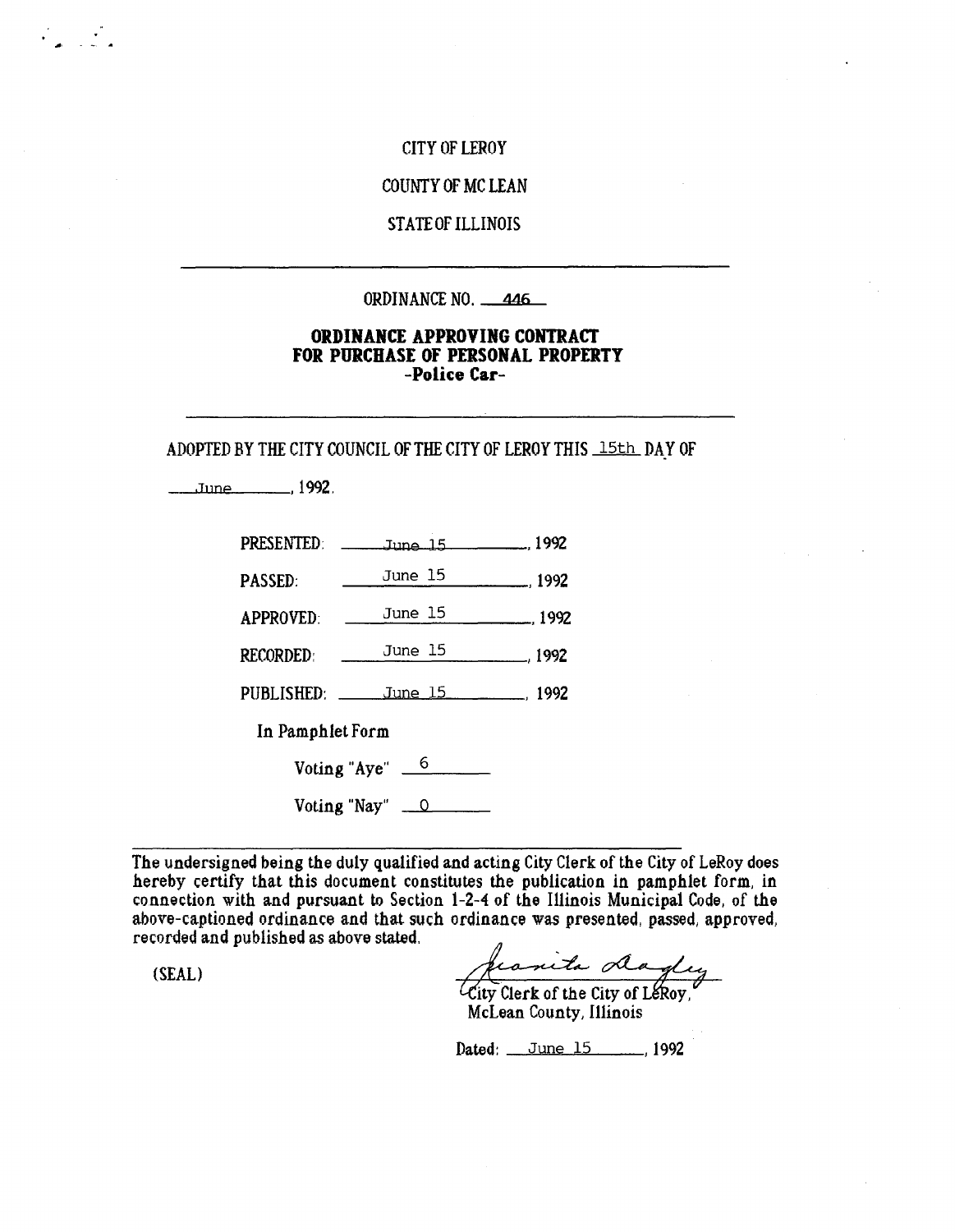#### ORDINANCE APPROVING CONTRACT FOR PURCHASE OF PERSONAL PROPERTY -Police Car-

WHEREAS the Mayor and City Council of the City of LeRoy, McLean County, Illinois, an Illinois municipal corporation, have determined that it is in the best interests of the City of LeRoy to enter into an installment purchase contract to purchase a new police car for the city police department, and

WHEREAS the LeRoy State Bank is willing to sell a police car as described hereinafter to the City of LeRoy for the purchase price and on the other terms as set forth in an installment sale agreement, a copy of which is attached hereto,

NOW, THEREFORE, BE IT ORDAINED by the City Council of the City of LeRoy, Illinois, in lawful meeting assembled as follows:

Section 1. The City Council hereby approves the purchase of a 1992 Chevrolet Caprice Police Car, specially fitted as described in an agreement attached hereto, identified as Exhibit "A," and incorporated herein by reference.

Section 2. The City Council hereby approves the Contract attached hereto as Exhibit "A," and authorizes the Mayor and City Clerk to execute said Contract, as well as any necessary copies thereof, and to retain one (1) signed copy for the City of LeRoy,

Section 3. This ordinance shall be in full force and effect from and after its passage and approval as required by law.

PASSED by the City Council of the City of LeRoy, Illinois, upon the motion by William Swindle , seconded by Randy Zimmerman by roll call vote, on the  $\frac{15th}{day}$  of  $\frac{June}{1992}$ , as follows:

 $T$ rustees elected  $6$ 

Trustees present 6

VOTING AYE:

Randy Zimmerman, William Swindle, David Spratt, Robert D. Johnson, Gary Builta Jerry Davis

VOTING NAY:

None

(names)

ABSENT, ABSTAIN, OTHER:

None

(names)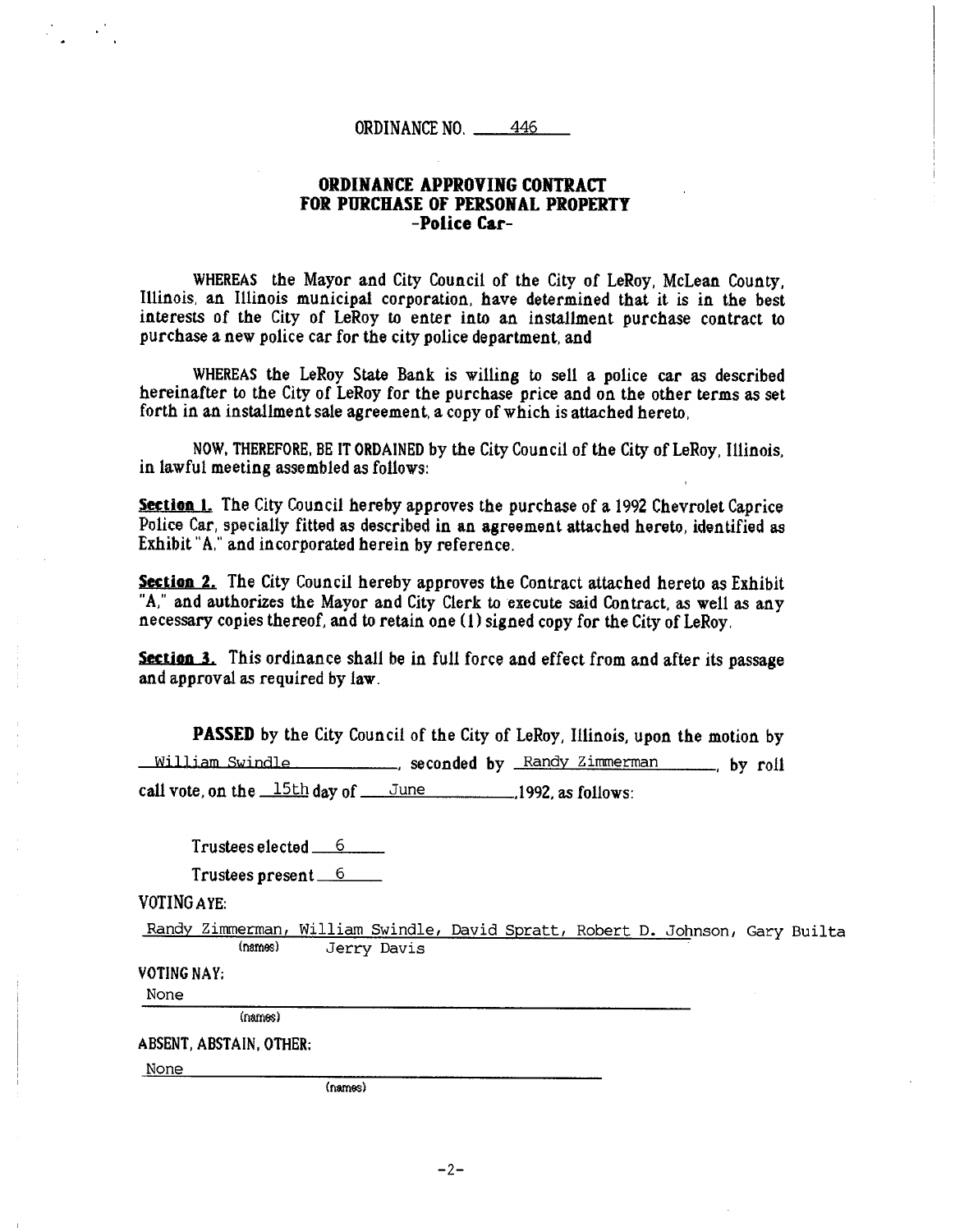and deposited and filed in the office of the city clerk in said municipality on the  $15th$  day of June 1992.

Juanita dogley

LeRoy, McLean County, Illinois

APPROVED by the Mayor of the City of LeRoy, Illinois,

this  $15t$  b day of June ,1992.

Jergy G. Davis, Mayor of the City of LeRoy, Mc**Leán** County, Illinois

ATTEST:

(SEAL)

Sla

Juánita Dagley, City Clerk, City of LeRoy, McLean County, Illinois.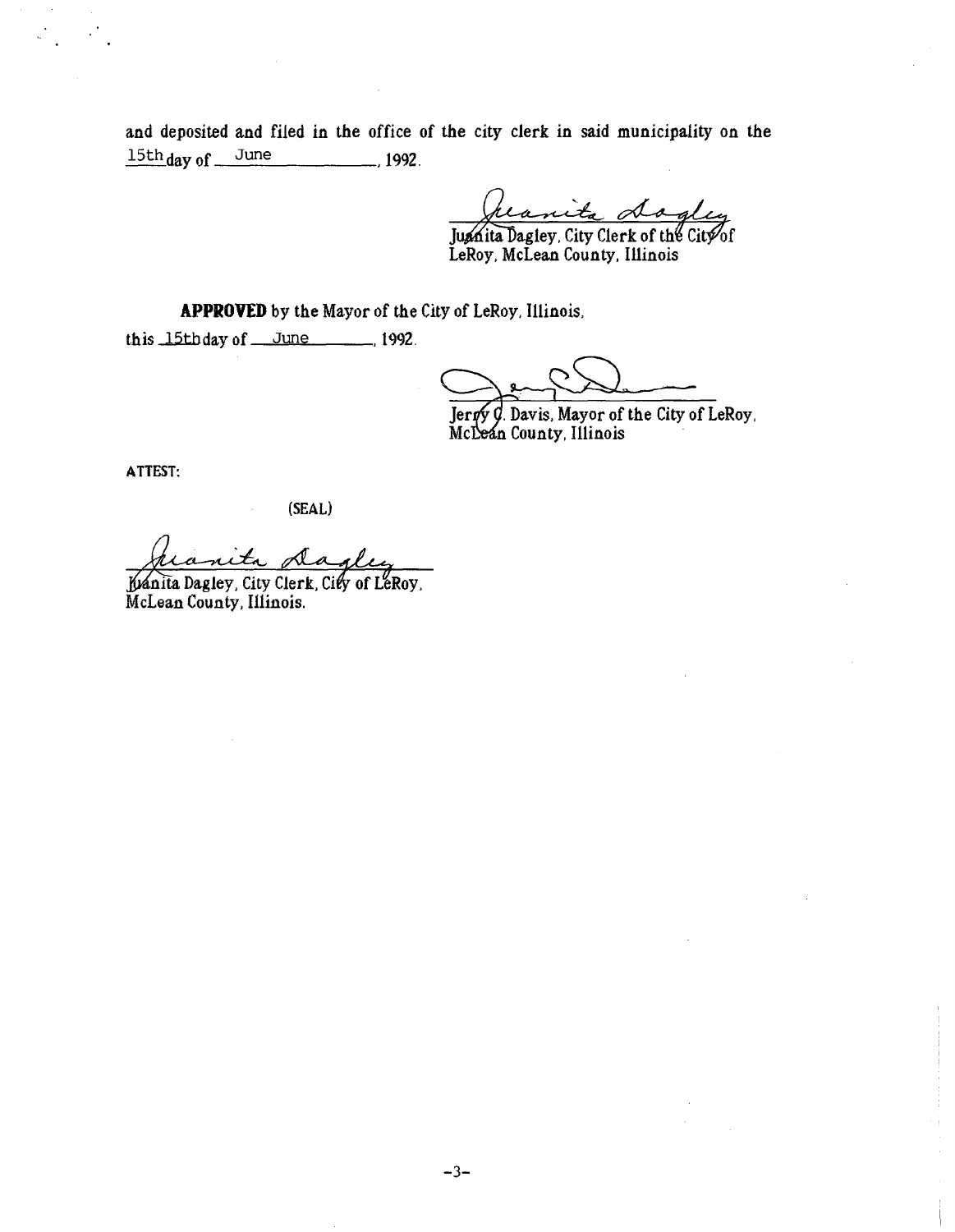STATE OF ILLINOIS ) SS. COUNTY OF MCLEAN

ine i svetske<br>Gregorie i Marij

I, Juanita Dagley do hereby certify that I am the duly qualified and acting City Clerk of the City of LeRoy . McLean , County, Illinois, and as such City Clerk that I am the keeper of the records and files of the Mayor and the City Council of said City.

I do further certify that the foregoing is a true, correct and complete copy of an ordinance entitled:

#### ORDINANCE APPROVING CONTRACT FOR PURCHASE OF PERSONAL PROPERTY -Police Car-.

Said ordinance was adopted by the City Council of the City of LeRoy at a regular meeting on the 15th day of June , 1992, and a faithful record of said Ordinance has been made in the record books.

Dated this 15thday of June 1992.

Juanita Dagley, City Clerk of the City of LeRoy, Illinois

(SEAL)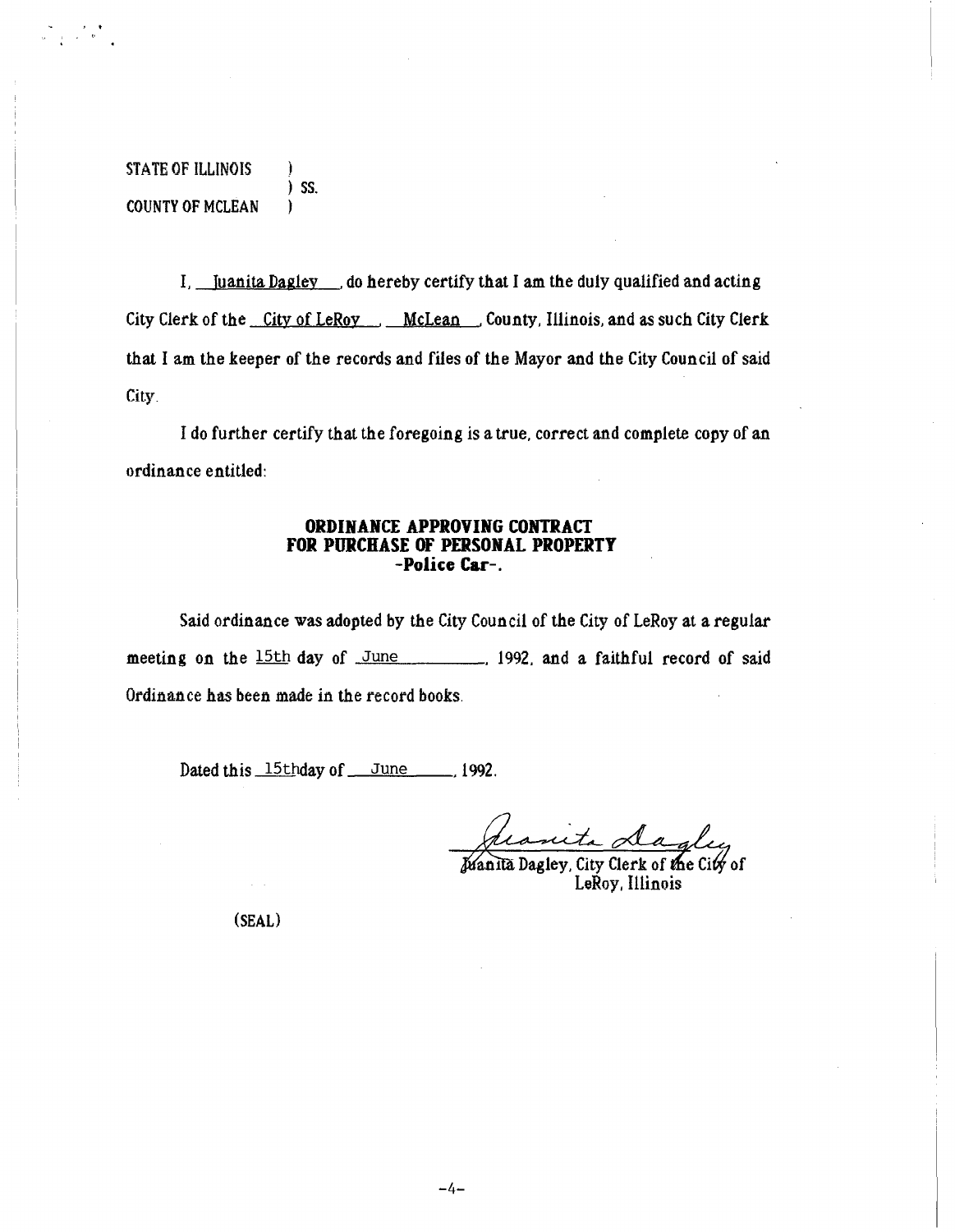# AGREEMENT FOR THE PURCHASE OF PERSONAL PROPERTY BETWEEN AN ILLINOIS MUNICIPAL CORPORATION AND LEROY STATE BANK

THIS AGREEMENT is made this \_\_\_\_\_ day of \_\_\_\_\_\_\_\_\_\_\_, 1992, between the CITY OF LEROY, McLEAN COUNTY, ILLINOIS, an Illinois municipal corporation (hereinafter referred to as "BUYER"), of LeRoy City Hall, 111 East Center Street, LeRoy, Illinois 61752, and LEROY STATE BANK, of 301 East Cedar Street, LeRoy, Illinois (hereinafter referred to as "BANK").

#### Recitals

A. The corporate authorities of BUYER have determined that it is advisable, necessary, and in the best interests of the public's health, safety and welfare that BUYER purchase for public purposes certain equipment more particularly described in Exhibit "I" attached hereto and incorporated herein by reference, which equipment is hereinafter referred to as the "EQUIPMENT."

B. Section 11-61-3 of Article 11 of the Illinois Municipal Code authorizes BUYER to purchase personal property for public purposes pursuant to a contract which provides for the consideration for such purchase to be paid in annual installments during a period not exceeding ten (10) years.

C. BANK has agreed to provide the EQUIPMENT and to sell the EQUIPMENT to BUYER on an installment basis as hereinafter provided.

#### **Covenants**

1, The foregoing Recitals are made a part of these Covenants. In consideration of the mutual Covenants and agreements hereinafter contained, and for other good and valuable consideration, it is mutually agreed between the parties as hereinafter set forth.

2. BANK agrees to sell to BUYER and BUYER agrees to purchase from BANK, the equipment as set forth in Exhibit "I" attached hereto and incorporated herein by reference for the sum of THIRTEEN THOUSAND, TWO HUNDRED TWENTY-TWO AND 10/100 DOLLARS (\$13,222.10) which purchase price shall be paid FIVE THOUSAND DOLLARS (\$5,000.00) upon the signing of this contract, and the remaining EIGHT THOUSAND, TWO HUNDRED TWENTY-TWO AND 10/100 DOLLARS (\$8,222,10) in TEN (10) EQUAL, QUARTERLY INSTALLMENTS, plus interest totaling SEVEN HUNDRED FIFTY-TWO AND 60/100 DOLLARS (\$752.60), each quarterly payment being EIGHT HUNDRED NINETY-SEVEN and 47/100 DOLLARS (\$897.47), first payment due on  $\sim$  1992, and the final payment being due on  $\sim$ Interest is calculated on the balance remaining unpaid from time to time at the rate of SIX AND ONE-HALF PERCENT (6 1/2 %) PER ANNUM. Interest at said rate shall accrue on the unpaid balance of principal from JUNE. 1992, until the principal amount shall have been paid in full. The parties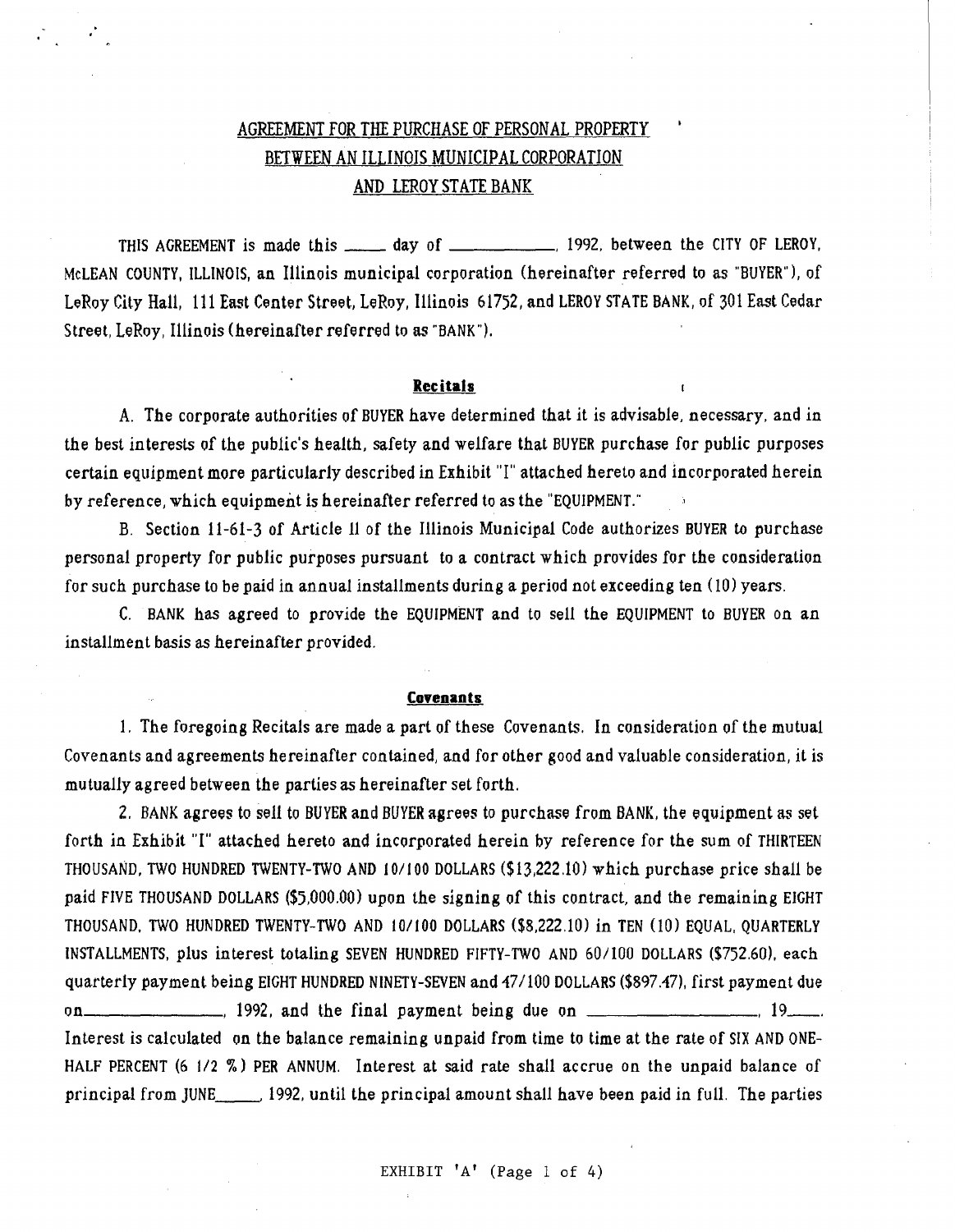hereto agree that the installment payment amount is intended to amortize principal and interest over the ten; equal, quarterly installment payments,

3. The BUYER is privileged to pay One Hundred Dollars (\$100,00) or any multiple thereof on any payment date without penalty or premium and to prepay any or all of the aforesaid purchase price on any payment date. If less than all the principal amount shall be prepaid, then prepayments shall be applied to installments in the inverse order of their due date.

4. BANK agrees to convey to BUYER good title to the EQUIPMENT set forth in Exhibit "I" by bill of sale, assignment, quit-claim deed, or other proper instrument of transfer, with appropriate warranties sufficient in the opinion of BUYER to convey good and merchantable title to BUYER free and clear of all liens or encumbrances. As evidence of BANK's title to the EQUIPMENT, BANK shall furnish and deliver to the BUYER such evidence of BANK's title thereto as may reasonably be required by BUYER to the end that BUYER will be assured of receiving good and merchantable title to the EQUIPMENT, free and clear of any and all liens and encumbrances.

5. BANK agrees upon delivery of the EQUIPMENT and approval thereof by BUYER to deliver possession of the EQUIPMENT to BUYER. BANK agrees to convey title to said property upon payment of the purchase price in full. The date of such conveyance is hereinafter referred to as "the possession date."

6, It is understood and agreed by and between the parties hereto that the payments required under the terms of this agreement shall be a general obligation of BUYER and the total amount due the BANK, including interest as herein provided, together with all prior indebtedness of BUYER, is within all statutory and constitutional limitations as to the incurring of indebtedness by BUYER.

7. This agreement has been designated by BUYER as a "qualified tax-exempt obligation" under Section 265 (b)(3) of the Internal Revenue Code of 1986, as amended.

8. This agreement may be assigned by BANK at any time after the possession date, but written notice of such assignment shall first be given by BANK to BUYER. BUYER may rely upon and shall be protected in acting upon any instrument of assignment or notice thereof believed by CITY to be genuine, and shall have no duty to inquire into the authority for or the validity of or effectiveness of any such assignment.

9. All notices and demands required hereunder shall be in writing and shall be deemed to have been given or made when delivered personally, or when mailed by registered or certified mail, postage prepaid, addressed as follows:

If to BANK: LEROY STATE BANK 301 East Cedar Street-P.O. Box 125 LeRoy, Illinois 61752

If to BUYER: CITY OF LEROY 11 I East Center Street, P.O, Box 151 LeRoy, Illinois 61752

> 2 EXHIBIT  $'A'$  (Page 2 of 4)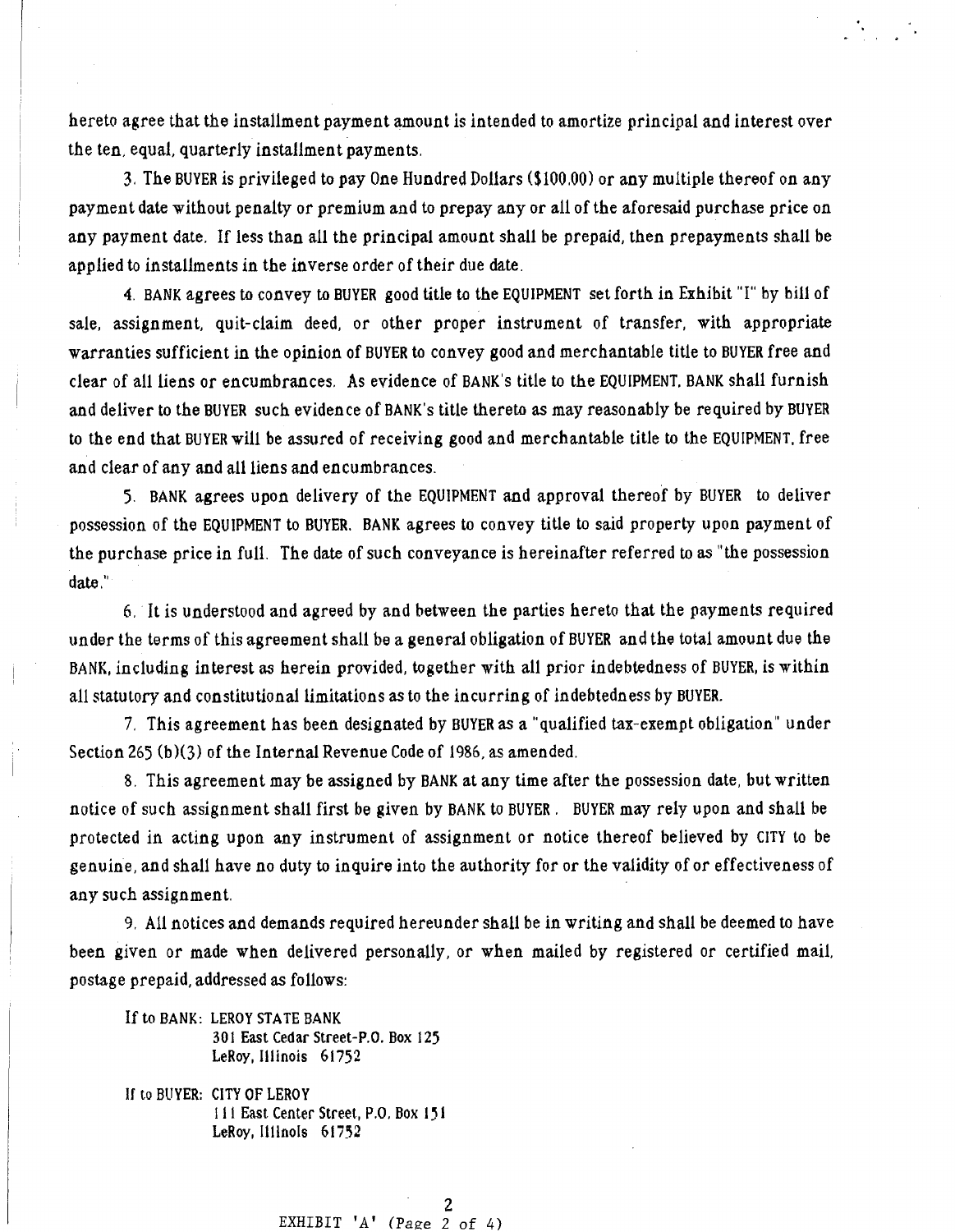IN WITNESS WHEREOF, BANK has caused this agreement to be executed by its proper officer duly authorized to execute the same and attested by its cashier, and BUYER has caused this agreement to be executed by its mayor and attested by it clerk and the official seal of BUYER to be hereunto affixed, all as of the day and year first above written.

LEROY STATE BANK CITY OF LEROY

 $By: X \longrightarrow By: X \longrightarrow A \longrightarrow A \longrightarrow B$ Jerry C. Davis, Mayor of the City of

LeRoy, Illinois

ATTEST: (SEAL) ATTEST: (SEAL)

 $\chi$ 

 $\chi$ City Clerk of the City of LeRoy, McLean County, Illinois